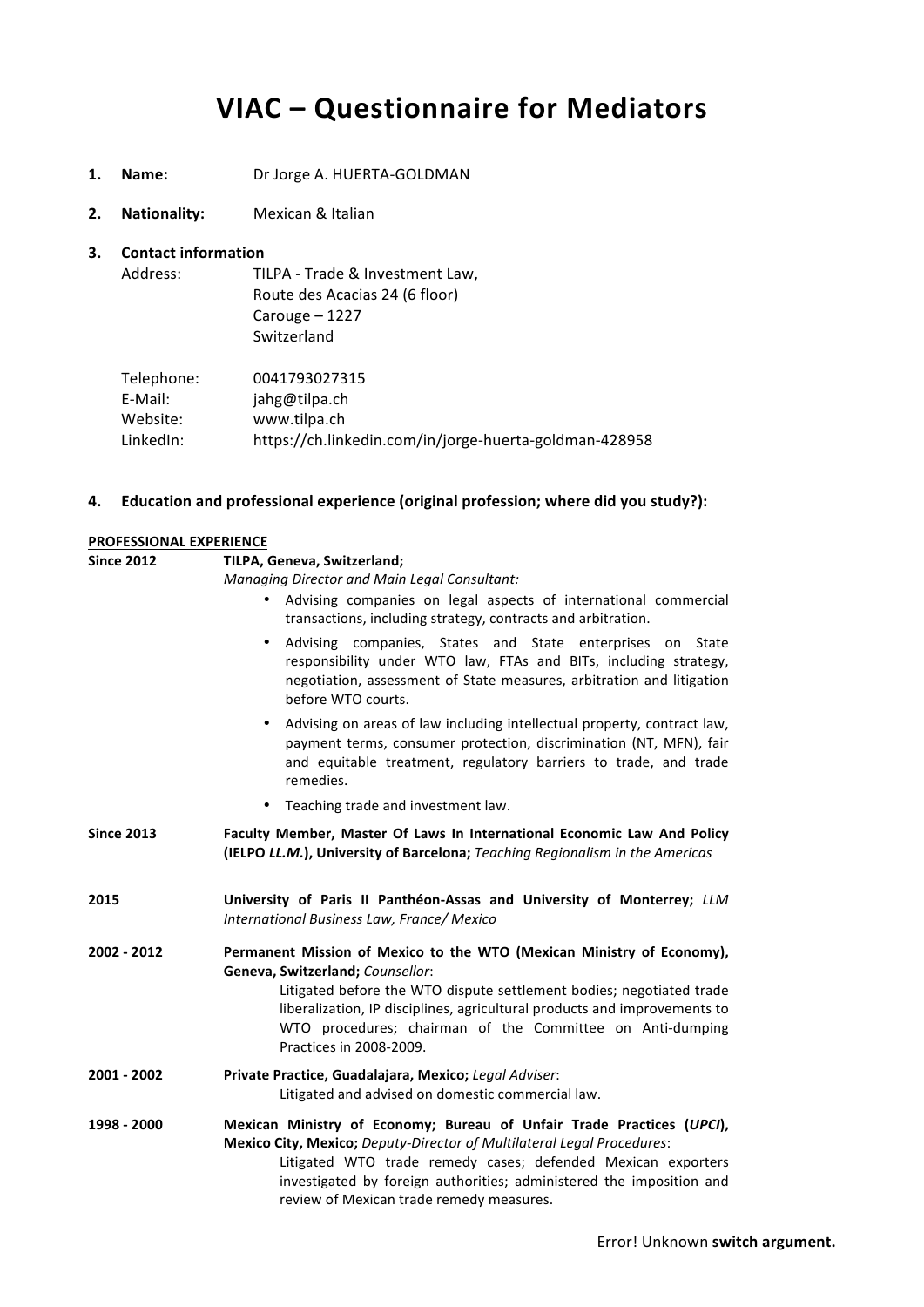| 1997 - 1998                     | The National Law Center for Inter-American Free Trade, Tucson, United<br><b>States; Research Assistant:</b><br>Researched US case law; translated scholarly articles into Spanish for<br>publication. |
|---------------------------------|-------------------------------------------------------------------------------------------------------------------------------------------------------------------------------------------------------|
| 1993<br>- 1994<br>and 1996      | Jurídico Consultor (Law Firm), Guadalajara, Mexico; Law clerk:<br>Assisted in domestic commercial litigation; negotiated contracts and<br>extra-judicial agreements.                                  |
| <b>EDUCATION</b><br>2005 - 2008 | Ph.D. (Magna cum Laude), University of Neuchâtel, Switzerland; thesis:<br>"Mexico and International Trade Litigation: Facts and Analysis of Twenty Years",<br>supervised by Prof. Petros Mayroidis.   |
| 2006 (fall)                     | Visiting Scholar at Columbia University, Law School, New York, United States.                                                                                                                         |
| 2000 - 2001                     | LL.M., European Community Law, College of Europe, Bruges, Belgium;<br>scholarship from Banco de México.                                                                                               |
| 1997 - 1998                     | LL.M., International Trade Law, University of Arizona, Tucson, United States;<br>scholarship from the University of Arizona and the National Law Center for<br>Inter-American Free Trade.             |
| 1992 - 1996                     | Law degree, ITESO, Guadalajara, Mexico; student exchange at the Universidad<br><i>Iberoamericana, Mexico City, in 1995.</i>                                                                           |

#### **5.** Core area of current professional activity:

- International trade law (WTO law, free trade agreements, etc)
- International Investment law (including investment arbitration)
- Contract law (including commercial arbitration)

#### **6.** Accreditation in the field of ADR (including relevant trainings and connected qualifications):

#### **Associations**

- Member of the ASA in Switzerland;
- Listed practitioner at the Vienna International Arbitral Centre (VIAC);
- Member of the ICC Young Arbitrators Forum:
- Member of ASA-below 40: and
- Faculty Member, Master of Laws, IELPO, University of Barcelona.

#### **Select Seminars**

- ICC, Paris, Advanced Master-class for Arbitrators (28 Feb 2 March 2011);
- ICC, Paris, PIDA Training on International Commercial Arbitration (2008);
- ICC, Paris, International Advanced Arbitration Practice Workshop (2006); and
- *Universidad Iberoamericana*, Mexico City, seminar on International Commercial Arbitration by José Luis Siqueiros (1995).

#### **7. Practical experience in mediation**

- How many (international) mediations have you participated in
	- as single/co-mediator/in a team?
		- $\circ$  Ample experience mediating between trade negotiators
		- o Ample experience negotiating international trade law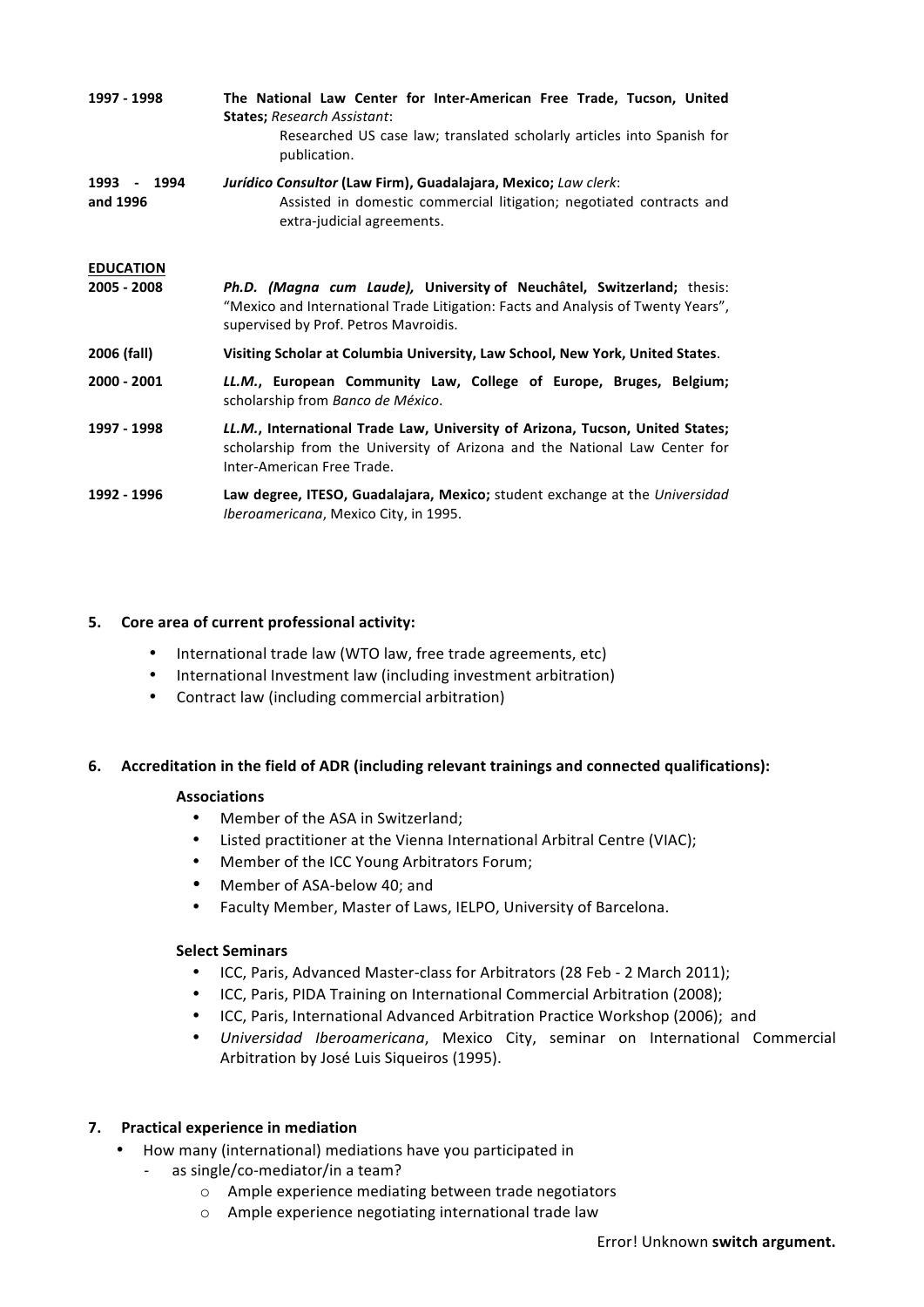- administered by an institution; under which Rules?
- in which areas/fields?
- how complex (*please provide examples, participation of lawyers/experts*)?
- How often have you acted in a different function (e.g. consultant, expert)?
- What other ADR-experience do you have?

#### **Direct Participation in WTO Dispute Settlement Cases on Behalf of Mexico Cases in which Mexico is a party:**

- DS398 *China Measures Related to the Exportation of Various Raw Materials* (Complainant: Mexico);
- DS386 *United States — Certain Country of Origin Labelling Requirements*  (Complainant: Mexico);
- DS381 United States Measures Concerning the Importation, Marketing and Sale of Tuna and *Tuna Products* (Complainant: Mexico);
- DS344 *United States — Final Anti-Dumping Measures on Stainless Steel from Mexico* (Complainant: Mexico);
- DS341: Mexico Definitive Countervailing Measures on Olive Oil from the European *Communities* (Complainant: European Communities);
- DS331 *Mexico Anti-dumping Duties on Steel Pipes and Tubes from Guatemala* (Complainant: Guatemala);
- DS329 *Panama Tariff Classification of Certain Milk Products* (Complainant: Mexico);
- DS308 Mexico Tax Measures on Soft Drinks and Other Beverages (Complainant: the United States);
- DS298 *Mexico — Certain Pricing Measures for Customs Valuation and Other Purposes* (Complainant: Guatemala);
- DS295 Mexico Definitive Anti-dumping Measures on Beef and Rice (Complainant: the United States);
- DS284 Mexico Certain Measures Preventing the Importation of Black Beans from Nicaragua (Complainant: Nicaragua);
- DS282 *United States — Anti-dumping Measures on Oil Country Tubular Goods from Mexico* (Complainant: Mexico);
- DS281 United States Anti-dumping Measures on Cement from Mexico (Complainant: Mexico);
- DS234 United States  $-$  Continued Dumping and Subsidy Offset Act of 2000 (Complainants: Canada and Mexico);
- DS156 Guatemala Definitive Anti-dumping Measure Regarding Grey Portland Cement from *Mexico* (Complainant: Mexico); and
- DS132 Mexico  $-$  Anti-dumping Investigation of High-fructose Corn Syrup from the United **States** (Complainant: the United States).

#### **Cases in which Mexico is a third party:**

- DS406 United States Measures Affecting the Production and Sale of Clove Cigarettes;
- DS403, DS396 Philippines Taxes on Distilled Spirits;
- DS293, DS292, DS291 *European Communities*  $-$  *Measures Affecting the Approval and Marketing of Biotech Products* (Complainants: Argentina, Canada and the United States);
- DS285 United States Measures Affecting the Cross-border Supply of Gambling and Betting Services (Complainant: Antigua and Barbuda);
- DS276 Canada Measures Relating to Exports of Wheat and Treatment of Imported Grain (Complainant: the United States);
- DS273 *Korea Measures Affecting Trade in Commercial Vessels* (Complainant: European Communities); and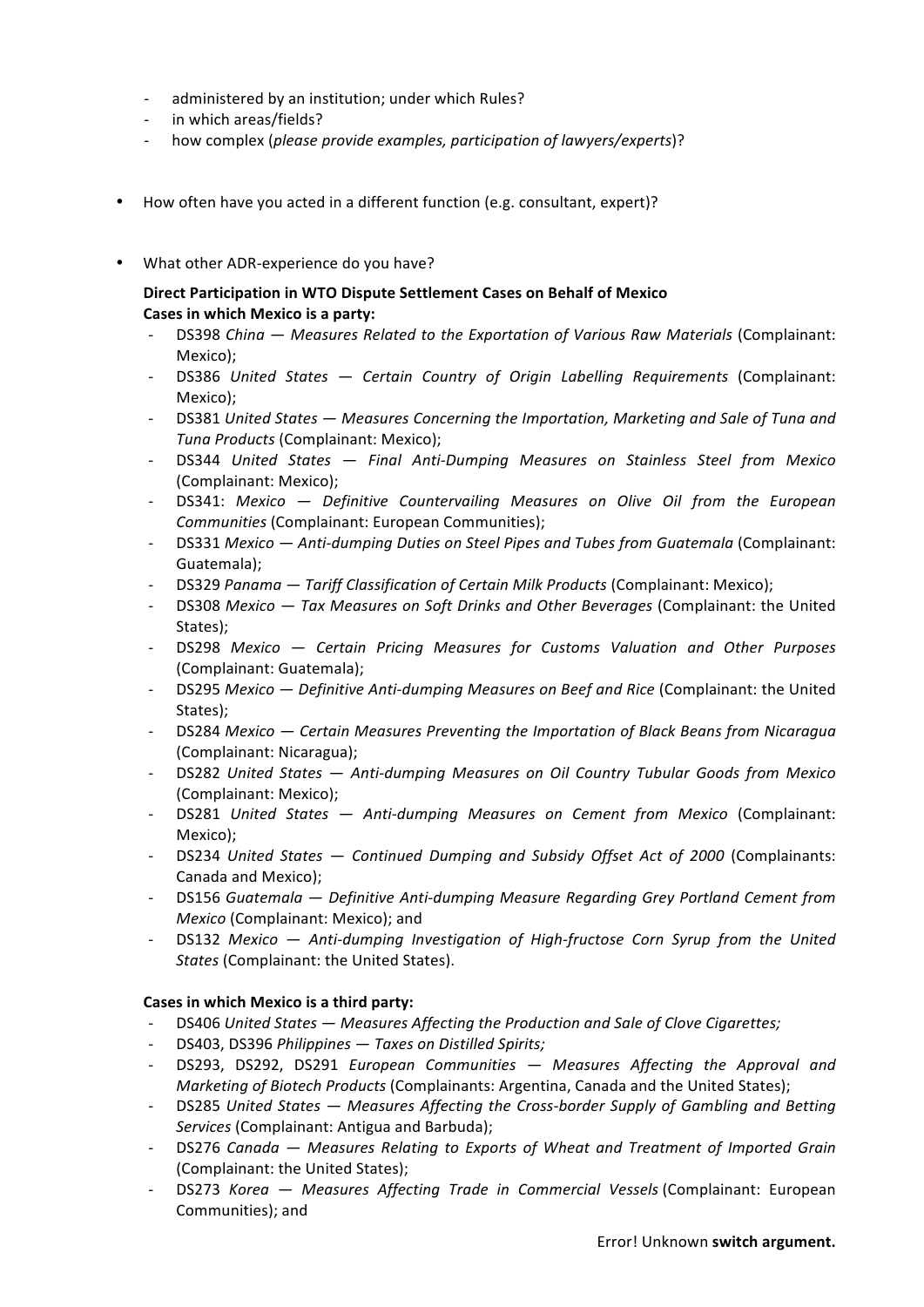- DS268 United States - Sunset Review of Anti-dumping Measures on Oil Country Tubular Goods from Argentina (Complainant: Argentina).

#### **8. Languages (including levels)**

#### Mother tongue: Spanish

Working languages (i.e. languages in which you have both a spoken and written command so that you may conduct mediation proceedings in this language): English & French

Basic knowledge: Italian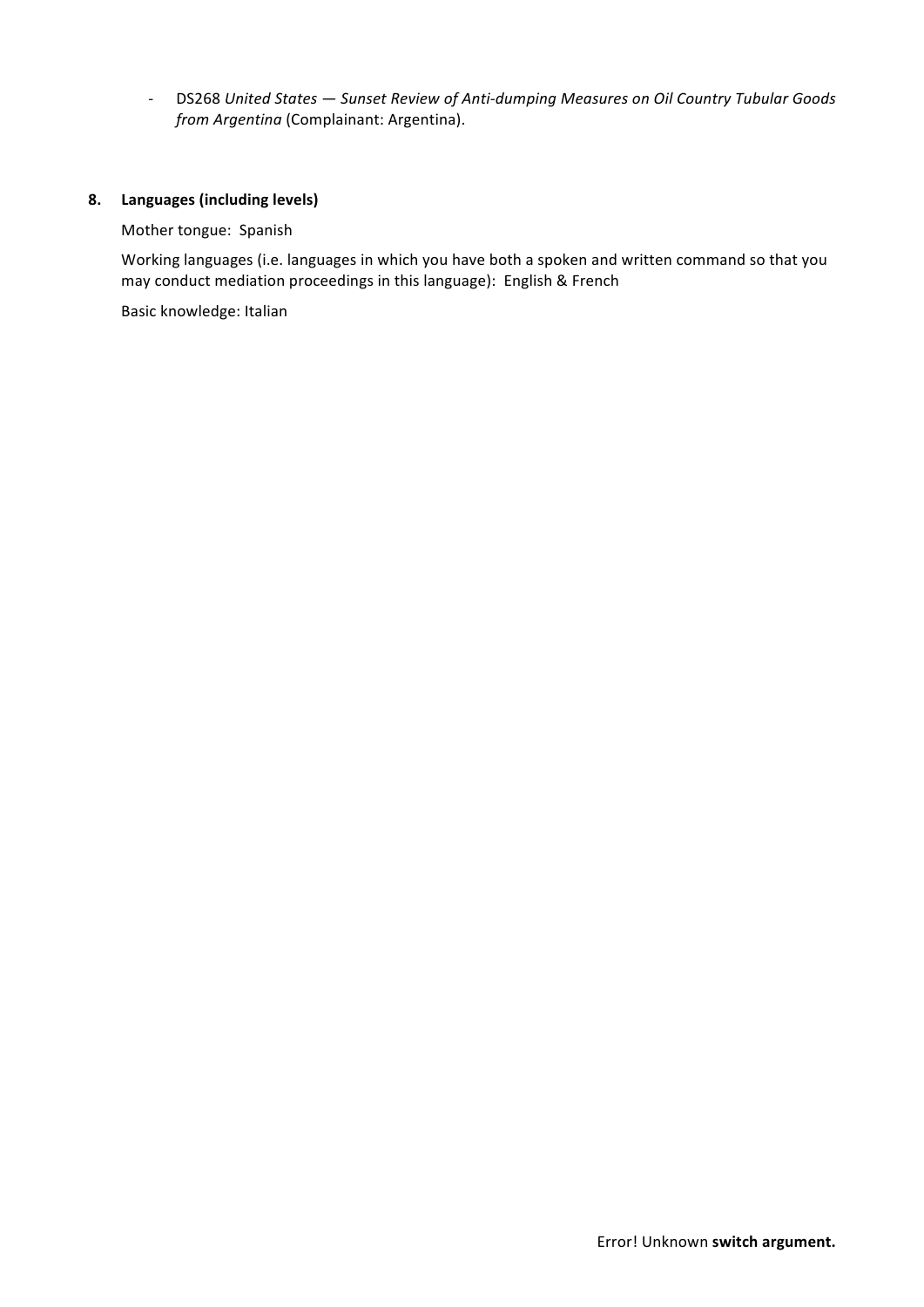#### **9.** Style of mediation

*Where do you see yourself? Please tick box as appropriate or indicate your preferred style.* 



**INTERACTION DIMENSION** 

 $\heartsuit$  Alexander, Nadja (2011) "The Mediation Meta-Model - the realities of mediation practice," *ADR Bulletin*: Vol. 12: No. 6, Article 5. Available at: http://epublications.bond.edu.au/adr/vol12/iss6/5; see also here for a detailed description of the 6 mediation styles.

#### **10.** Please describe aspects of your personality which could be interesting to clients you are going to mediate; what would former clients emphasize in your work?

Dr Jorge A. Huerta-Goldman is the Managing Director and Founder of TILPA in Geneva, Switzerland, advising companies, governments and other stakeholders on international trade and investment law. He worked for more than twelve years as trade legal adviser for the Mexican Ministry of Economy mainly in Geneva—negotiation/administration of international agreements with substantial experience on State Arbitration—and for three years as private litigator. His academic background, in developed and developing countries, consists of Law School, two *LLMs* and a *PhD*. He has published and taught on trade and investment law, and has been admitted to practice law in Mexico since 1998. He works on legal affairs among private parties (transactional law), as well as those with government intervention (State responsibility).

#### 11. Publications and other activities in ADR related matters

#### **(e.g. training sessions, seminars, conferences, articles and others):**

#### **Examples of Teaching Experience**

- 2015: University of Paris II Panthéon-Assas and University of Monterrey, LLM in International Business Law France - Mexico; and
- Since 2013: Master of Laws in International Economic Law and Policy (IELPO LL.M.), University of Barcelona; Teaching Regionalism in the Americas.

#### As a visiting speaker:

- Domestic, Regional and Multilateral Investment Liberalization, European University Institute, Florence, Italy (4-5 July 2011);
- Mexico's experience in the DSU, University of Columbia Law School (November 2007);
- WTO, DSU, Doha negotiations, *Tecnológico de Monterrey*, Tampico, Mexico (April 2006);
- DSU negotiations in the Doha Round, University of Columbia School of Law, New York, United States (November 2005);
- WTO litigation, *Instituto Tecnológico y de Estudios Superiores de Occidente, Guadalajara*, Mexico (October 2005);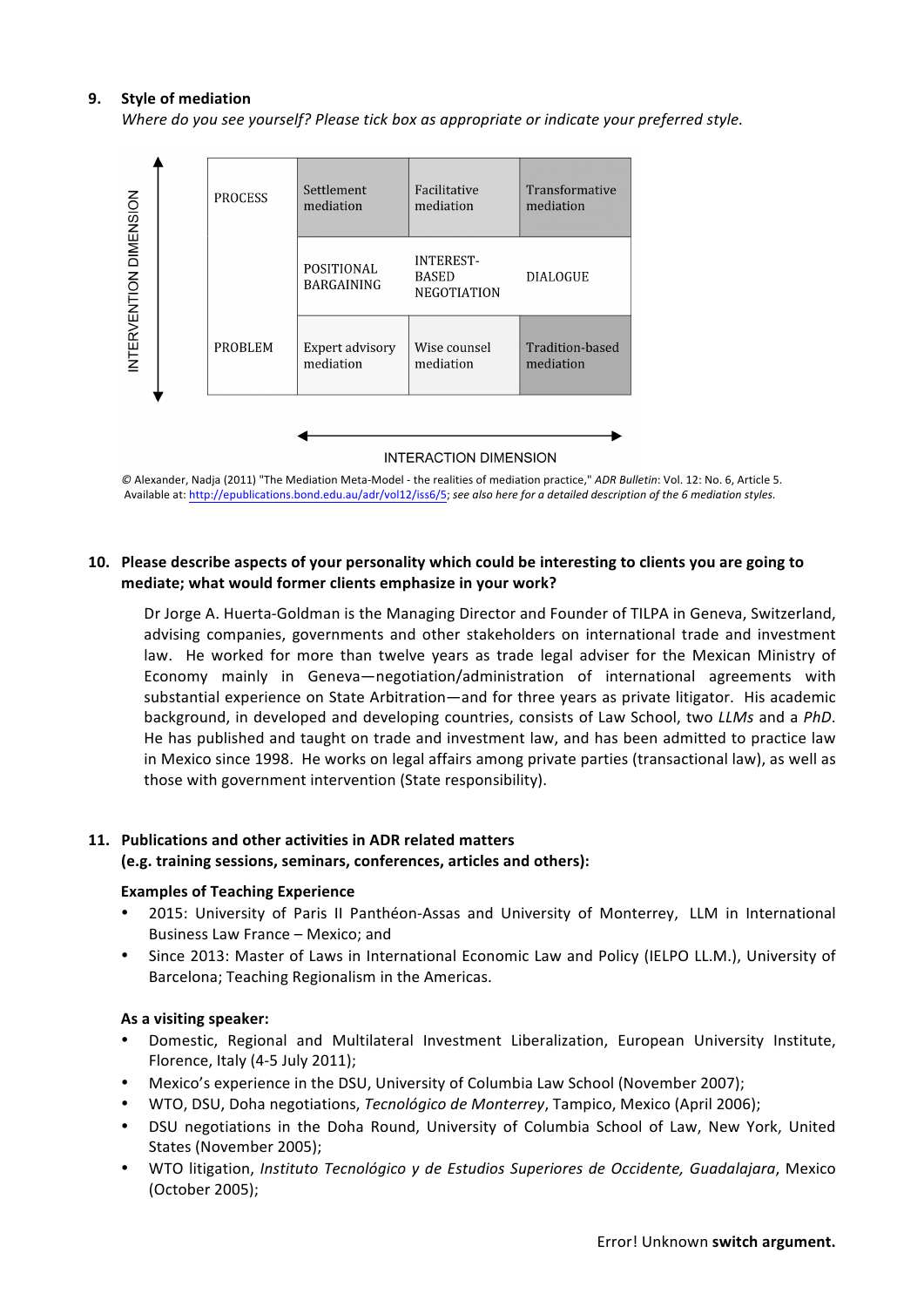One-week seminar on the functioning of the DSU, *Tecnológico de Monterrey*, Monterrey—WTO Technical assistance seminar (August 2004).

#### As an assistant professor:

• International Trade Law, Universidad Panamericana, Mexico City (1999).

#### **12. Memberships in mediation institutions / functions in mediation institutions/organizations:**

- London Court of International Arbitration (LCIA) list of arbitrators;
- List of potential arbitrators, CAM Mexico;
- Member of the ASA in Switzerland:
- Listed practitioner at the Vienna International Arbitral Centre (VIAC);
- Member of the ICC Young Arbitrators Forum;
- Member of ASA-below 40;
- Young Arbitrators Sweden (YAS), Stockholm Chamber of Commerce; and
- Faculty Member, Master of Laws, IELPO, University of Barcelona.

#### **13.** Special expertise or specializations (*please list a maximum of three*) in your ADR-practice:

- International trade law (WTO law, free trade agreements, etc)
- International Investment law (including investment arbitration)
- Contract law (including commercial arbitration)

#### 14. Soft Skills (e.g. intercultural competences):

15. How do you ensure your professional quality (e.g. coaching, practice supervision, etc?

#### **16. Date of birth:**

#### 22 February 1997

I have completed this questionnaire to the above to the best of my knowledge and believe it is accurate. I understand that the above information will be used for VIAC's internal use and may be given to interested persons or may be published on VIAC's website.

Carouge, Geneva, Switzerland 22 July 2016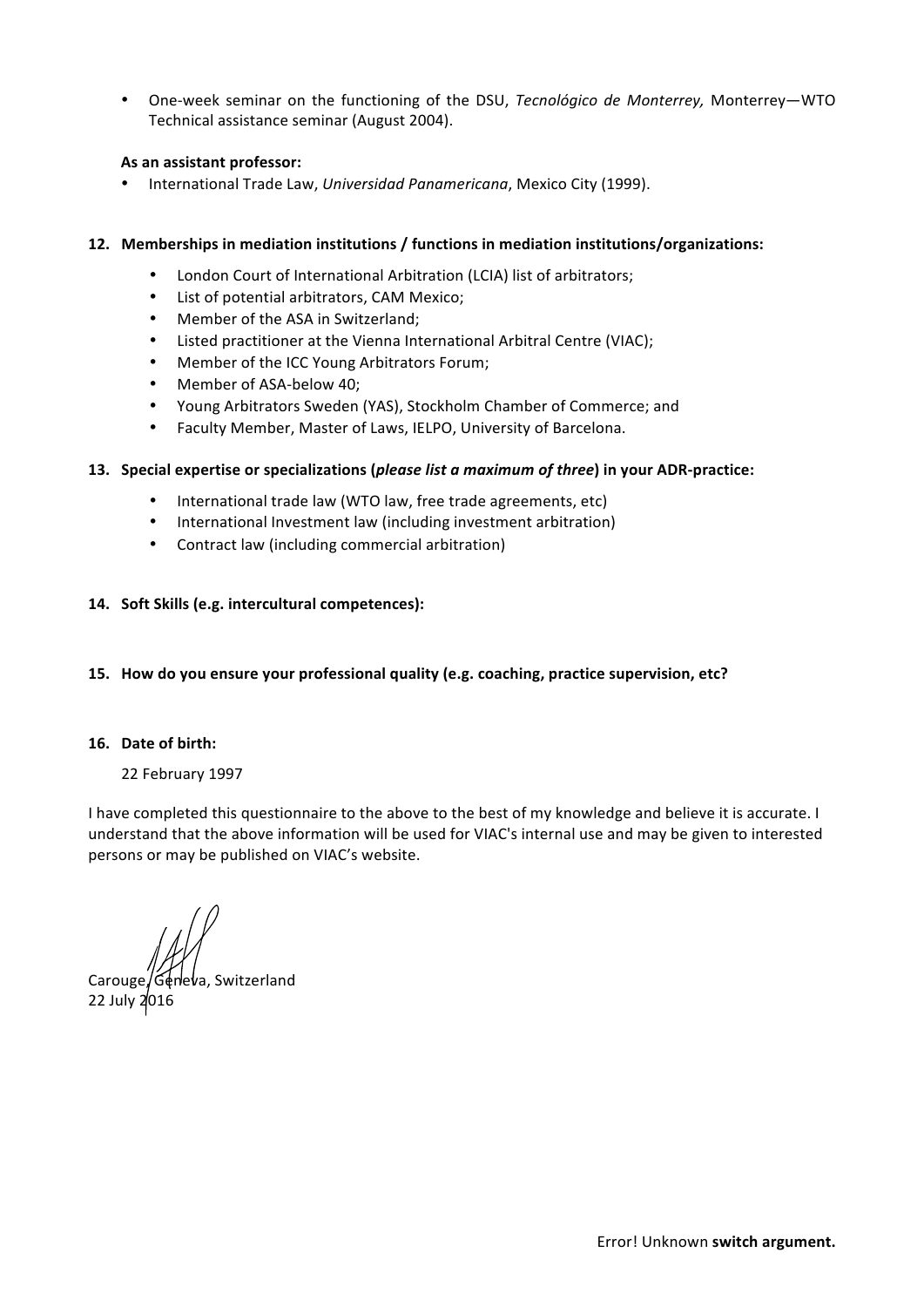

# **Dr Jorge A. Huerta-Goldman**

*May 2016*

jahg@tilpa.ch, www.tilpa.ch Date of Birth: 22-02-73 (Guadalajara, Mexico) Married with one son

Route des Acacias 24 (6<sup>th</sup> floor) 1227 Carouge, Switzerland Tel.: +41 79 302 73 15

# **PERSONAL PROFILE**

Dr Jorge A. Huerta-Goldman is the Managing Director and Founder of TILPA in Geneva, Switzerland, advising companies, governments and other stakeholders on international trade and investment law. He worked for more than twelve years as trade legal adviser for the Mexican Ministry of Economy mainly in Geneva—negotiation/administration of international agreements with substantial experience on State Arbitration—and for three years as private litigator. His academic background, in developed and developing countries, consists of Law School, two *LLMs* and a *PhD*. He has published and taught on trade and investment law, and has been admitted to practice law in Mexico since 1998. He works on legal affairs among private parties (transactional law), as well as those with government intervention (State responsibility).

# **PROFESSIONAL EXPERIENCE**

# **Since 2012 TILPA, Geneva, Switzerland;**

*Managing Director and Main Legal Consultant:*

- Advising companies on legal aspects of international commercial transactions, including strategy, contracts and arbitration.
- Advising companies, States and State enterprises on State responsibility under WTO law, FTAs and BITs, including strategy, negotiation, assessment of State measures, arbitration and litigation before WTO courts.
- Advising on areas of law including intellectual property, contract law, payment terms, consumer protection, discrimination (NT, MFN), fair and equitable treatment, regulatory barriers to trade, and trade remedies.
- Teaching trade and investment law.
- **Since 2013 Faculty Member, Master Of Laws In International Economic Law And Policy (IELPO** *LL.M.***), University of Barcelona;** *Teaching Regionalism in the Americas*
- **2015 University of Paris II Panthéon-Assas and University of Monterrey;** *LLM International Business Law, France/ Mexico*
- **2002 - 2012 Permanent Mission of Mexico to the WTO (Mexican Ministry of Economy), Geneva, Switzerland;** *Counsellor*: Litigated before the WTO dispute settlement bodies; negotiated trade liberalization, IP disciplines, agricultural products and improvements to WTO procedures; chairman of the Committee on Anti-dumping Practices in 2008-2009.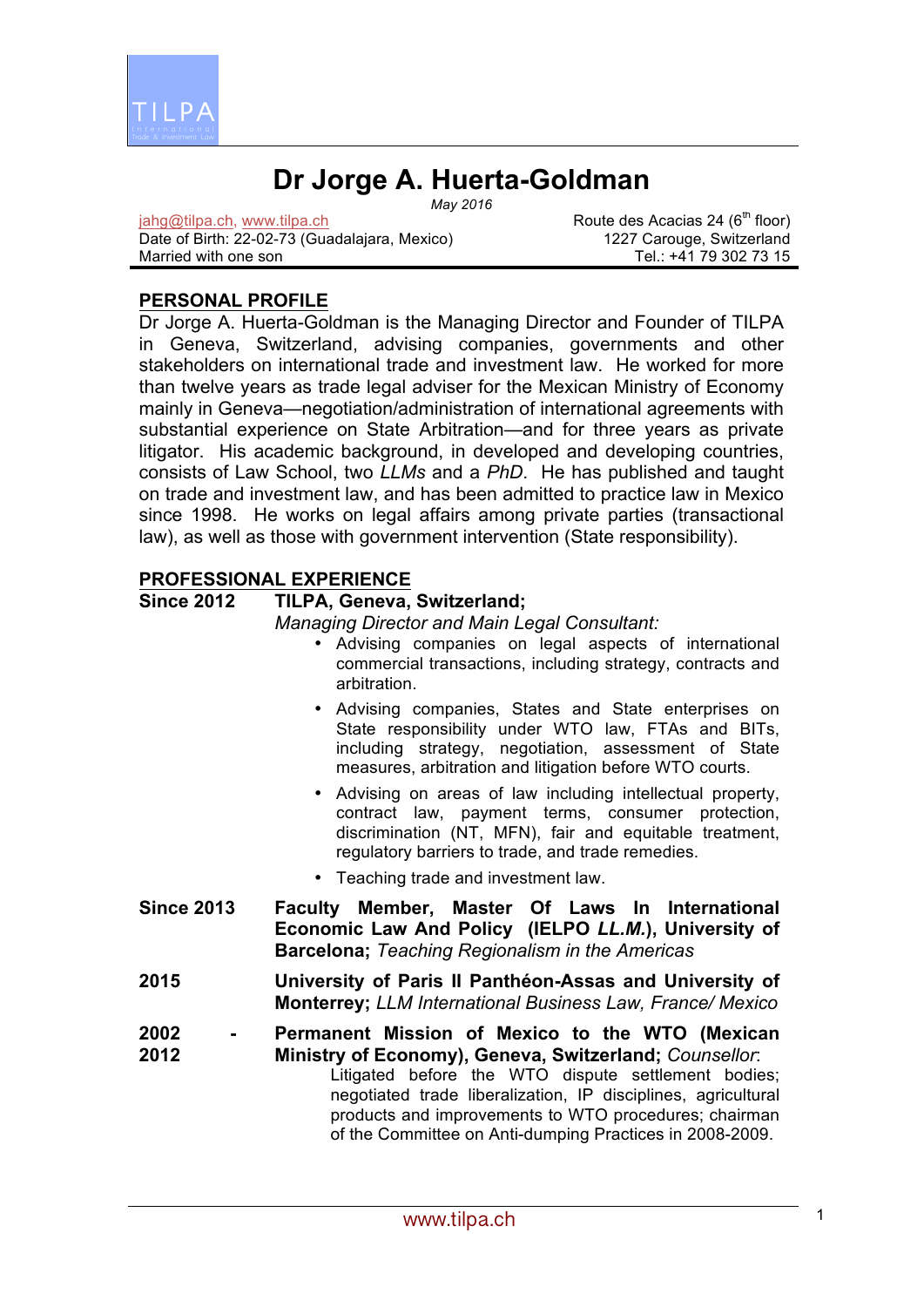

| 2001<br>2002                     | $\blacksquare$ | Private Practice, Guadalajara, Mexico; Legal Adviser.<br>Litigated and advised on domestic commercial law.                                                                                                                                                                                                                                       |
|----------------------------------|----------------|--------------------------------------------------------------------------------------------------------------------------------------------------------------------------------------------------------------------------------------------------------------------------------------------------------------------------------------------------|
| 1998<br>2000                     | $\blacksquare$ | Mexican Ministry of Economy; Bureau of Unfair Trade<br>Practices (UPCI), Mexico City, Mexico; Deputy-Director of<br><b>Multilateral Legal Procedures:</b><br>Litigated WTO trade remedy cases; defended Mexican<br>exporters investigated by foreign authorities; administered<br>the imposition and review of Mexican trade remedy<br>measures. |
| 1997<br>1998                     |                | The National Law Center for Inter-American Free Trade,<br>Tucson, United States; Research Assistant:<br>Researched US case law; translated scholarly articles into<br>Spanish for publication.                                                                                                                                                   |
| 1993<br>1994<br>and<br>1996      |                | Jurídico Consultor (Law Firm), Guadalajara, Mexico; Law<br>clerk:<br>Assisted in domestic commercial litigation; negotiated<br>contracts and extra-judicial agreements.                                                                                                                                                                          |
| <b>EDUCATION</b><br>2005<br>2008 |                | Ph.D. (Magna cum Laude), University of Neuchâtel,<br><b>Switzerland;</b> thesis: "Mexico and International<br>Trade<br>Litigation: Facts and Analysis of Twenty Years", supervised<br>by Prof. Petros Mavroidis.                                                                                                                                 |
| 2006 (fall)                      |                | Visiting Scholar at Columbia University, Law School,<br><b>New York, United States.</b>                                                                                                                                                                                                                                                          |
| 2000<br>2001                     |                | LL.M., European Community Law, College of Europe,<br>Bruges, Belgium; scholarship from Banco de México.                                                                                                                                                                                                                                          |

- **1997 - 1998** *LL.M.***, International Trade Law, University of Arizona, Tucson, United States;** scholarship from the University of Arizona and the National Law Center for Inter-American Free Trade.
- **1992 - 1996 Law degree, ITESO, Guadalajara, Mexico;** student exchange at the *Universidad Iberoamericana*, Mexico City, in 1995.

## **LANGUAGES**

• Spanish (mother tongue); English (excellent); French (good); Italian (basic).

## **INTERESTS AND ACTIVITIES**

• Scuba diving, cycling, skiing, playing football and badminton. Philanthropy: initiator of "*Ayuda a Ayudar*" (Help to Help), a fund-raising program in favour of kids in rural areas of Mexico in cooperation with my high school.

**REFERENCES** Available on request.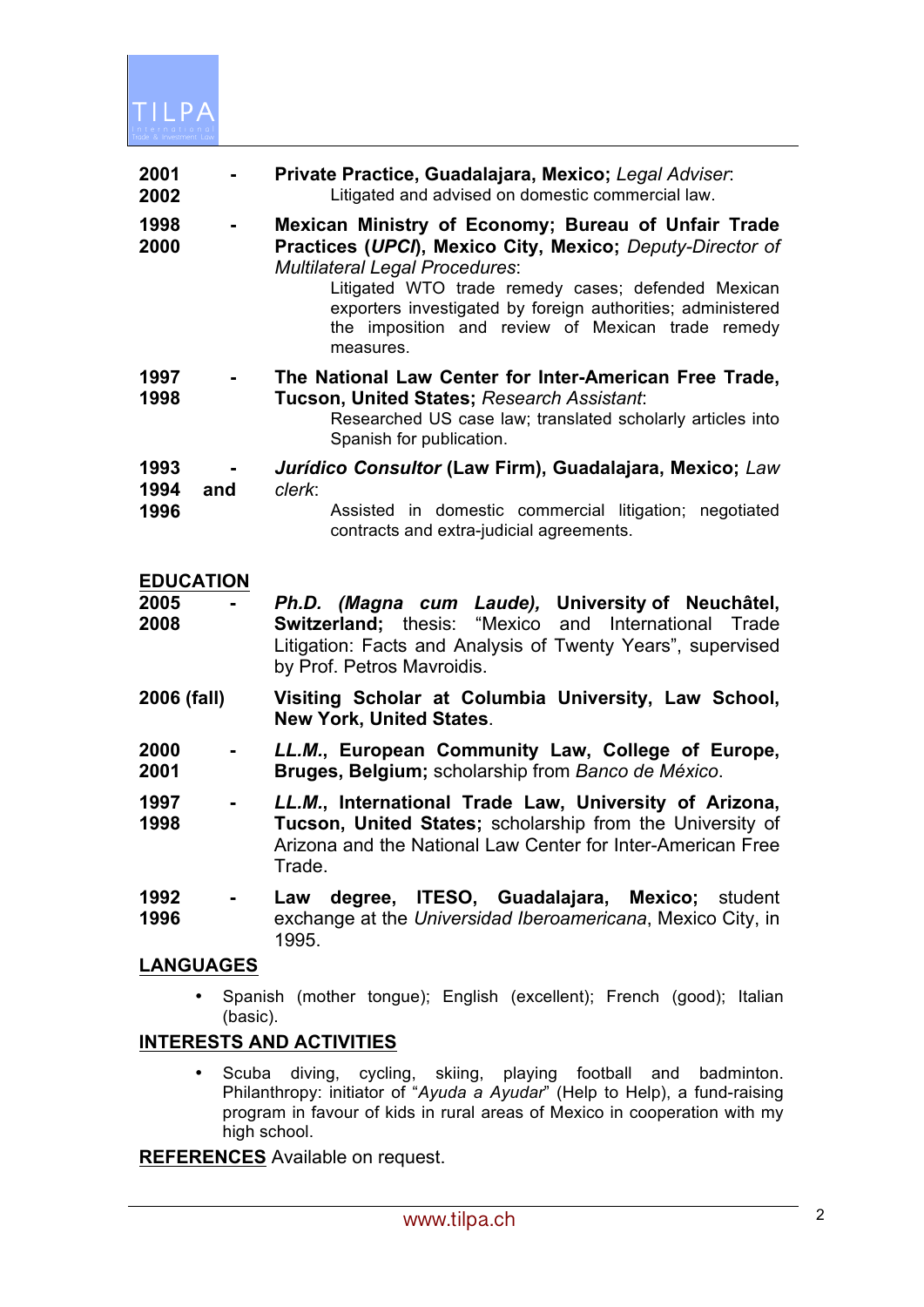

# **Annex**

# **Details of Professional and Academic Experience**

### **1. Books Published**

- Book edited: "*WTO Litigation, Investment Arbitration and Commercial Arbitration*" Edited by: Jorge A. Huerta-Goldman, Antoine Romanetti, Franz X. Stirnimann, published by Kluwer Law International, July 2013; and
- Book: "*Mexico in the WTO and NAFTA; Litigating International Trade Disputes*" published by Kluwer Law International, 2009.

#### **2. Monographs Published**

- *BOOK REVIEW: "The Relevant Market in International Economic Law: A Comparative Antitrust and GATT Analysis by Christian A. Melischek", World Trade Review (2014), 13: 1, 131–142*
- *"How Easy is an Easy Case for a Complainant? A comment on US – Zeroing DS 402",* World Trade Review, 12, pp 427-431 (2013);
- "*Domestic, Regional and Multilateral Investment Liberalization",* Chapter 2 of the book *"Regulation of Foreign Investment"* edited by Mavroidis and Drabek*,*  published by World Scientific (2013);
- "The Cushioned Negotiation: The case of WTO 's Industrial Tariff Liberalization" Journal of World Trade, 46:4 JWT, 2012, by Pablo Klein-Bernard and Jorge A. Huerta-Goldman;
- "Mexico in the WTO and NAFTA in a Nutshell: Litigating International Trade Disputes", Journal of World Trade, 44:1 J.W.T. 2010;
- "Trade Remedies Disputes Reciprocal Relationship between WTO and NAFTA Tribunals", Europa Law Publishing, Chapter 11 of Shaping the Rule of Law Through Dialogue, Edited by Filippo Fontanelli, Giuseppe Martinico and Paolo Carrozza in 2010;
- "Is Retaliation Useful? Observations and Analysis of Mexico's Experience", Cambridge University Press, Chapter 12 of The Law, Economics and Politics of Retaliation in WTO Dispute Settlement, Edited by Chad Bown and Joost Pauwelyn in 2010;
- "US Trucking Services and Investment: a NAFTA Unresolved Dispute", *L'Observateur des Nations Unies*, Volume 24, 2008-1; and
- "The Amparo Trial in the Execution of International Commercial Arbitral Awards in the Mexican Legal System."

## **3. Short Articles**

• "Programas de gobierno y la participación de las pymes en el comercio internacional" Federico Lepe Montoya, Jorge A. Huerta Goldman, Puentes, ICTSD, Geneva, Switzerland, 16 October 2014

#### **4. Chairman of the WTO Committee on Anti-dumping Practices (2008-2009)**

### **5. Direct Participation in Trade Negotiations on Behalf of Mexico**

- WTO Dispute Settlement Understanding (co-drafted the Mexican proposals to strengthen legal remedies under the DSU, and a Diagnosis of the Problems of the DSU to provide direction to the negotiations);
- WTO Agreement on Trade-Related Aspects of Intellectual Property Rights;
- Anti-Counterfeiting Trade Agreement;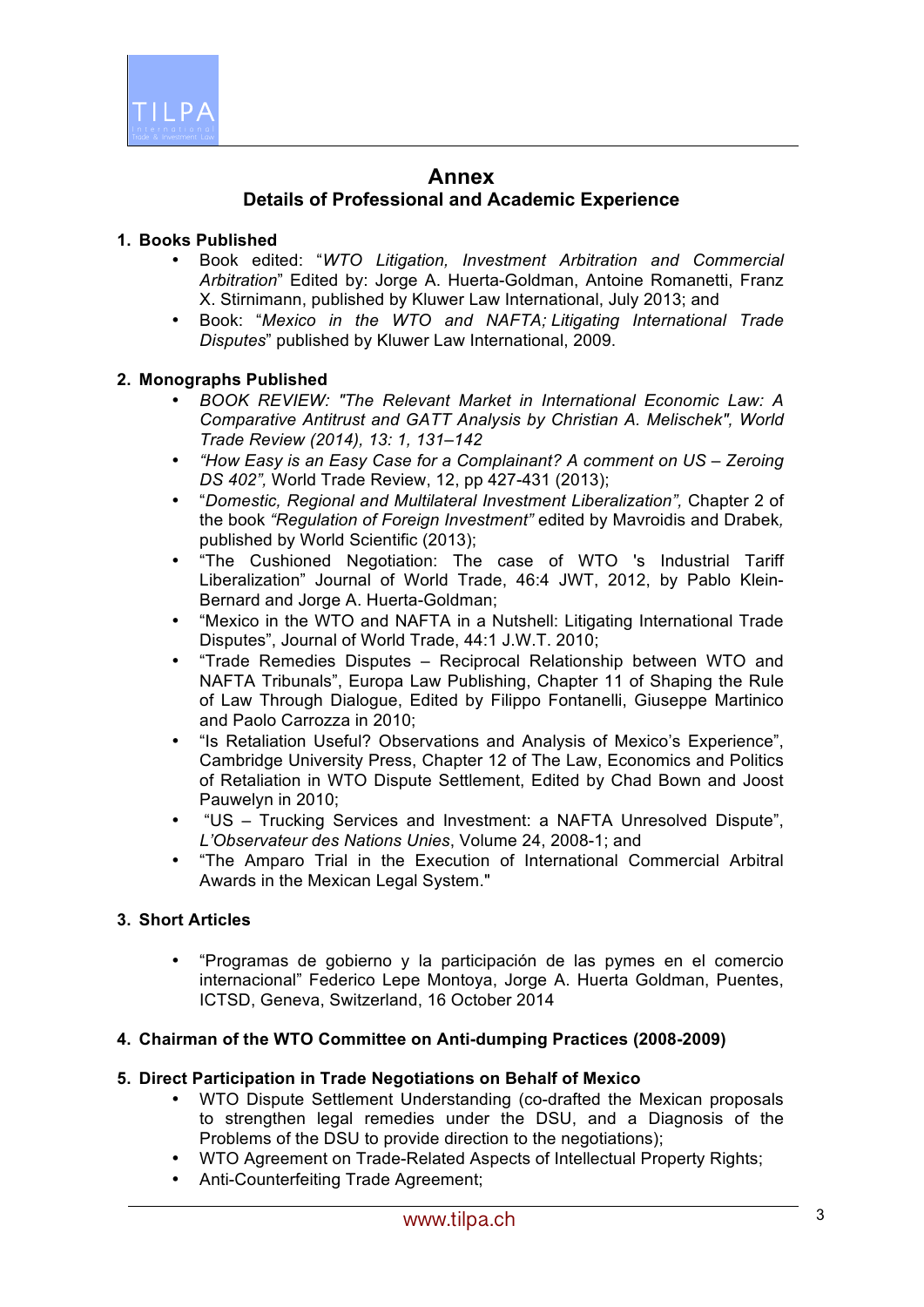

- WTO market access for industrial goods, including non-tariff barriers;
- WTO disciplines on agricultural products, including subsidies and market access;
- WTO Antidumping Agreement; and
- WTO disciplines on trade and development.

# **6. Direct Participation in WTO Dispute Settlement Cases on Behalf of Mexico**

Cases in which Mexico is a party:

- DS398 *China — Measures Related to the Exportation of Various Raw Materials* (Complainant: Mexico);
- DS386 *United States — Certain Country of Origin Labelling Requirements*  (Complainant: Mexico);
- DS381 *United States — Measures Concerning the Importation, Marketing and Sale of Tuna and Tuna Products* (Complainant: Mexico);
- DS344 *United States — Final Anti-Dumping Measures on Stainless Steel from Mexico* (Complainant: Mexico);
- DS341: *Mexico — Definitive Countervailing Measures on Olive Oil from the European Communities* (Complainant: European Communities);
- DS331 *Mexico — Anti-dumping Duties on Steel Pipes and Tubes from Guatemala* (Complainant: Guatemala);
- DS329 *Panama — Tariff Classification of Certain Milk Products* (Complainant: Mexico);
- DS308 *Mexico — Tax Measures on Soft Drinks and Other Beverages* (Complainant: the United States);
- DS298 *Mexico — Certain Pricing Measures for Customs Valuation and Other Purposes* (Complainant: Guatemala);
- DS295 *Mexico — Definitive Anti-dumping Measures on Beef and Rice*  (Complainant: the United States);
- DS284 *Mexico — Certain Measures Preventing the Importation of Black Beans from Nicaragua* (Complainant: Nicaragua);
- DS282 *United States — Anti-dumping Measures on Oil Country Tubular Goods from Mexico* (Complainant: Mexico);
- DS281 *United States — Anti-dumping Measures on Cement from Mexico* (Complainant: Mexico);
- DS234 *United States — Continued Dumping and Subsidy Offset Act of 2000* (Complainants: Canada and Mexico);
- DS156 *Guatemala — Definitive Anti-dumping Measure Regarding Grey Portland Cement from Mexico* (Complainant: Mexico); and
- DS132 *Mexico — Anti-dumping Investigation of High-fructose Corn Syrup from the United States* (Complainant: the United States).

Cases in which Mexico is a third party:

- DS406 *United States — Measures Affecting the Production and Sale of Clove Cigarettes;*
- DS403, DS396 *Philippines — Taxes on Distilled Spirits;*
- DS293, DS292, DS291 *European Communities — Measures Affecting the Approval and Marketing of Biotech Products* (Complainants: Argentina, Canada and the United States);
- DS285 *United States — Measures Affecting the Cross-border Supply of Gambling and Betting Services* (Complainant: Antigua and Barbuda);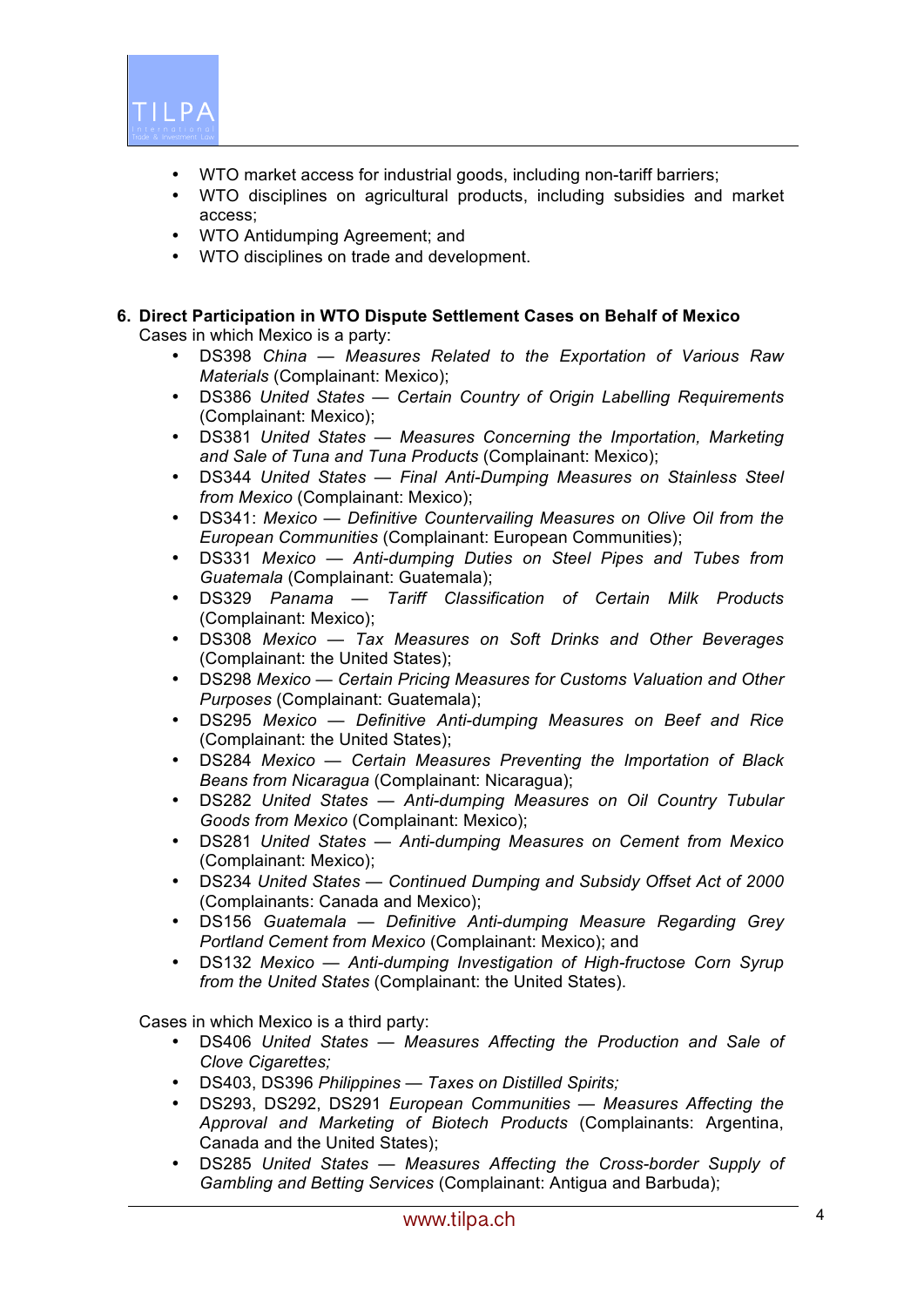

- DS276 *Canada — Measures Relating to Exports of Wheat and Treatment of Imported Grain (Complainant: the United States);*
- DS273 *Korea — Measures Affecting Trade in Commercial Vessels* (Complainant: European Communities); and
- DS268 *United States — Sunset Review of Anti-dumping Measures on Oil Country Tubular Goods from Argentina* (Complainant: Argentina).

#### **7. Examples of Teaching Experience**

- 2015: University of Paris II Panthéon-Assas and University of Monterrey, LLM in International Business Law France – Mexico; and
- Since 2013: Master of Laws in International Economic Law and Policy (IELPO LL.M.), University of Barcelona; Teaching Regionalism in the Americas.

As a visiting speaker:

- Domestic, Regional and Multilateral Investment Liberalization, European University Institute, Florence, Italy (4-5 July 2011);
- Mexico's experience in the DSU, University of Columbia Law School (November 2007);
- WTO, DSU, Doha negotiations, *Tecnológico de Monterrey*, Tampico, Mexico (April 2006);
- DSU negotiations in the Doha Round, University of Columbia School of Law, New York, United States (November 2005);
- WTO litigation, *Instituto Tecnológico y de Estudios Superiores de Occidente, Guadalajara*, Mexico (October 2005);
- One-week seminar on the functioning of the DSU, *Tecnológico de Monterrey,* Monterrey—WTO Technical assistance seminar (August 2004).

As an assistant professor:

• International Trade Law, *Universidad Panamericana*, Mexico City (1999).

#### **8. Associations**

- London Court of International Arbitration (LCIA) list of arbitrators;<br>• I ist of notential arbitrators. CAM Mexico:
- List of potential arbitrators, CAM Mexico;
- Member of the ASA in Switzerland:
- Listed practitioner at the Vienna International Arbitral Centre (VIAC);
- Member of the ICC Young Arbitrators Forum;
- Member of ASA-below 40;
- Young Arbitrators Sweden (YAS), Stockholm Chamber of Commerce; and
- Faculty Member, Master of Laws, IELPO, University of Barcelona.

#### **9. Select Seminars**

- ICC, Paris, Advanced Master-class for Arbitrators (28 Feb 2 March 2011);
- ICC, Paris, PIDA Training on International Commercial Arbitration (2008);
- ICC, Paris, International Advanced Arbitration Practice Workshop (2006); and
- *Universidad Iberoamericana*, Mexico City, seminar on International Commercial Arbitration by José Luis Siqueiros (1995).